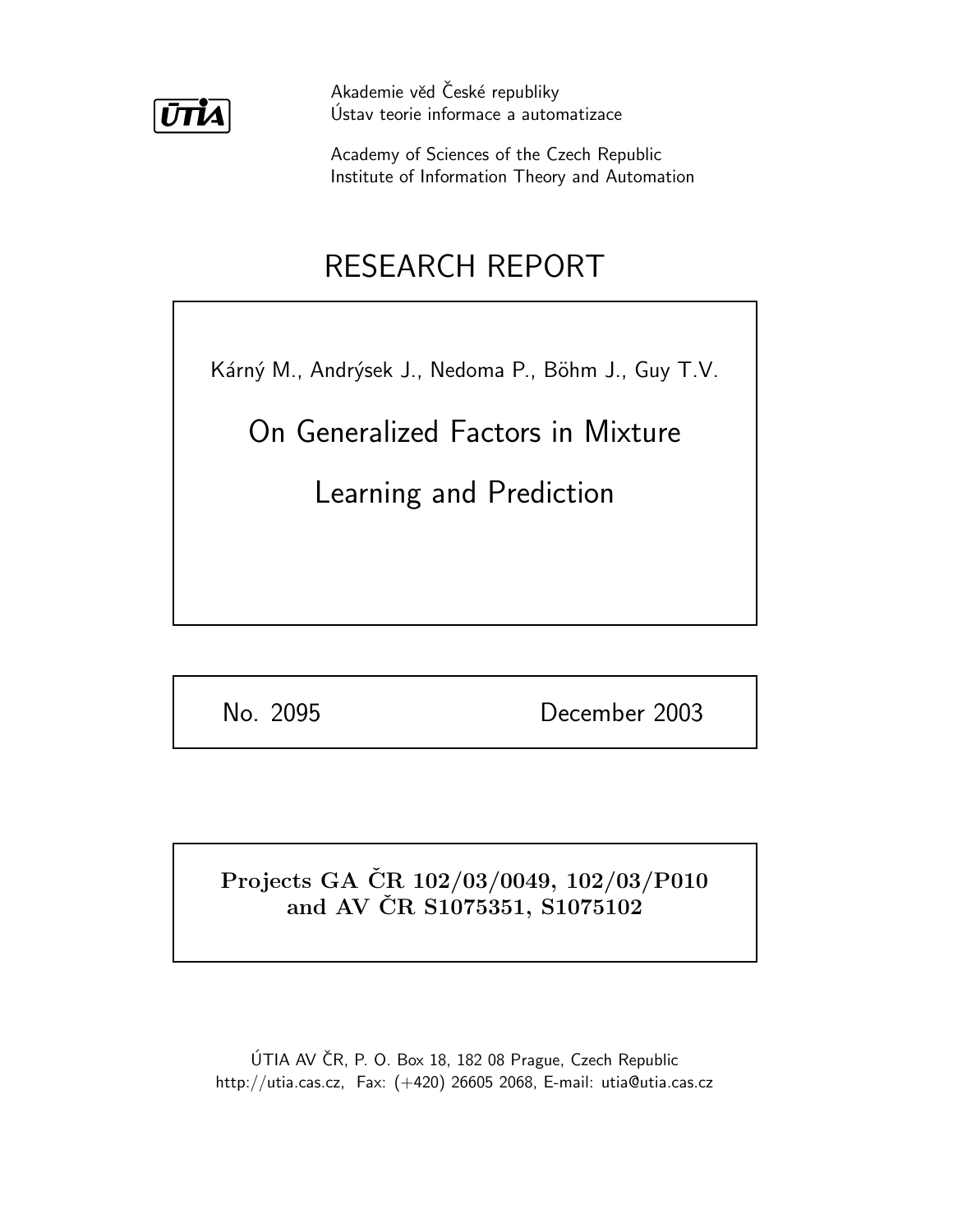This report constitutes a non-referred software description. Opinions and conclusions expressed in this report are those of the author(s) and do not necessarily represent the views of the Institute.

Acknowledgement: This project was supported by GA ČR  $102/03/0049$ ,  $102/03/0010$ and AV ČR S1075351, S1075102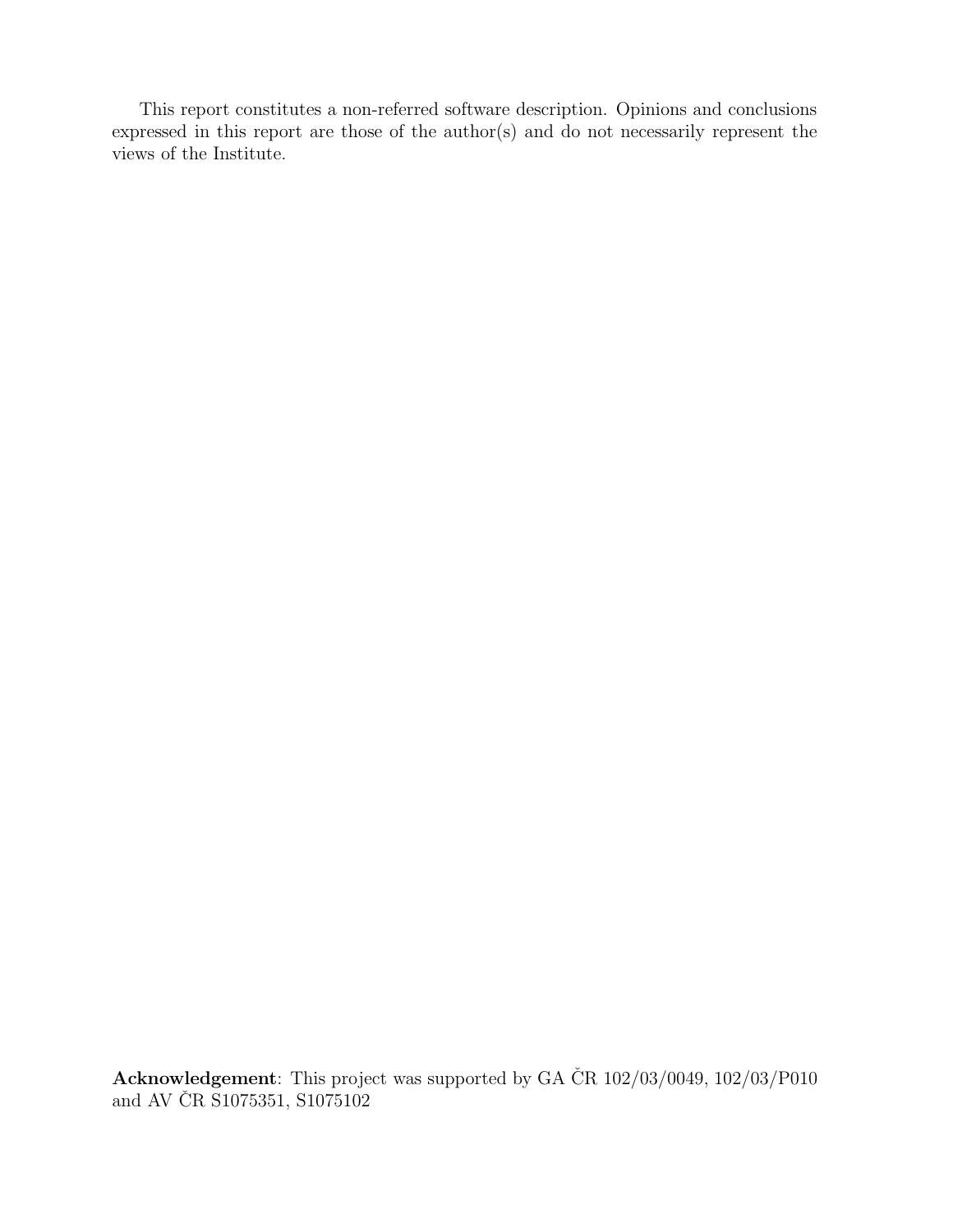# Contents

| $\mathbf 1$    |     | Addressed problem                                                                            | 3              |
|----------------|-----|----------------------------------------------------------------------------------------------|----------------|
| $\overline{2}$ |     | Problem solution                                                                             | 3              |
|                | 2.1 |                                                                                              | $\overline{4}$ |
|                | 2.2 |                                                                                              |                |
|                | 2.3 |                                                                                              |                |
|                | 2.4 | Prediction on filtered data $\ldots \ldots \ldots \ldots \ldots \ldots \ldots \ldots \ldots$ |                |
|                | 2.5 | Action design and generating with filtered data $\ldots \ldots \ldots \ldots$ 7              |                |
| 3              |     | Software implementation                                                                      | 7              |
|                | 3.1 |                                                                                              |                |
|                | 3.2 |                                                                                              |                |
|                | 3.3 |                                                                                              | 10             |
|                | 3.4 |                                                                                              | -12            |
|                |     | 3.4.1                                                                                        | -12            |
|                |     | 3.4.2                                                                                        |                |
|                |     | 3.4.3                                                                                        |                |
|                |     | 4 Unsolved problem                                                                           | 15             |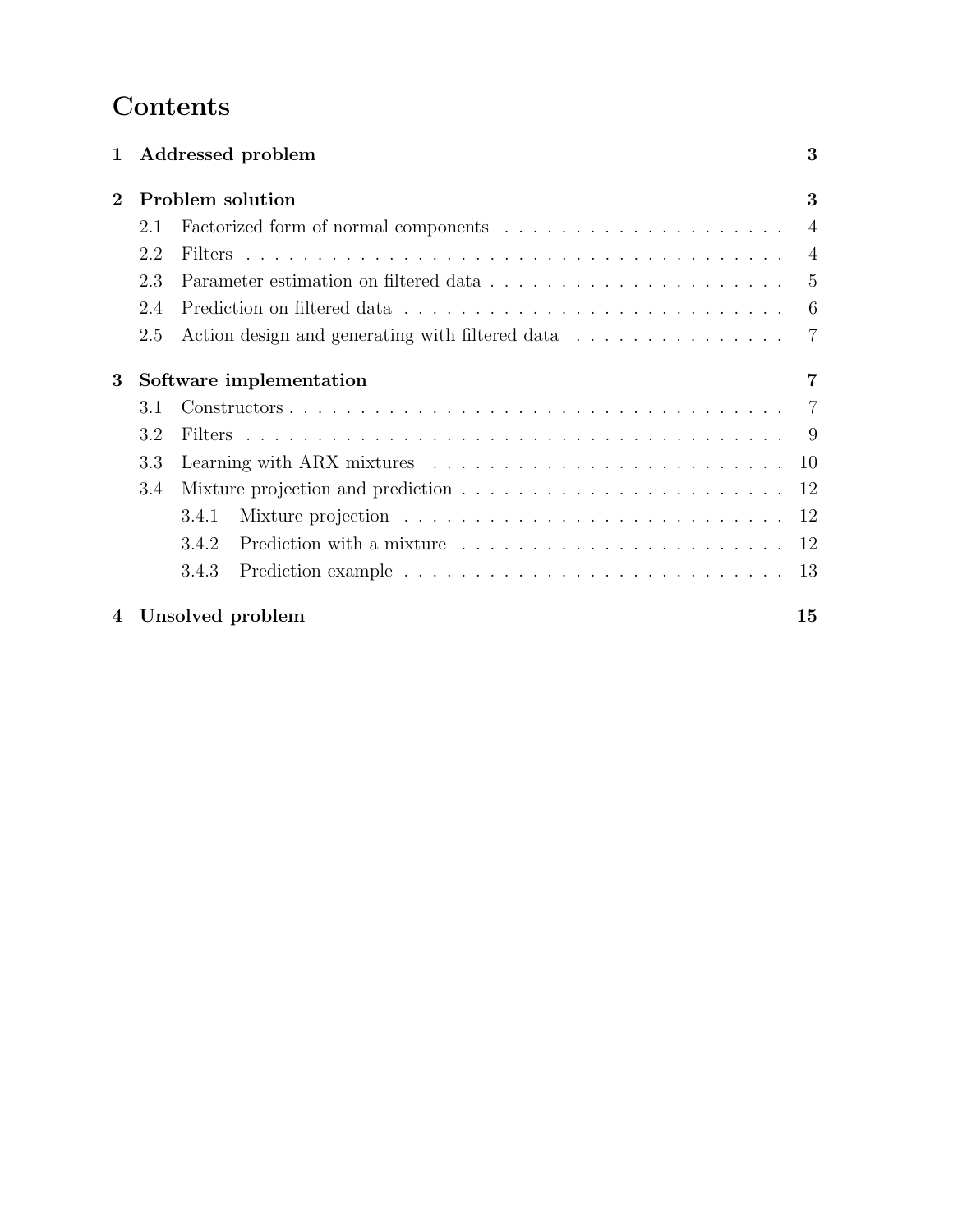# 1 Addressed problem

Normal ARX (autoregressive with external variables) factors form basic building blocks for constructing components creating finite (probabilistic) mixtures. Finite mixtures [1] serve for efficient description of non-linear, non-Gaussian systems. Their applicability can be substantially enhanced when using generalized ARX models in the sense introduced in [2]. This generalization deals essentially with normal ARX model defined on transformed data: both the regression vector and regressand are transformed by a known, unknownparameter-free mapping. This simple idea allows to cover ordinary data scaling, work with log-normal versions of ARX factors, continuous convolution-based models [3, 4, 5] etc.

This paper tries to find out structure of necessary evaluations that support the use of the generalized ARX factors in all tasks treated by the software system Mixtools [6], i.e. mixture estimation, data prediction as well as design and computing of optimal actions.

## 2 Problem solution

| Symbol                                   | Meaning                                                                   |  |  |  |
|------------------------------------------|---------------------------------------------------------------------------|--|--|--|
| $\equiv$                                 | equality by definition                                                    |  |  |  |
| $x^*$                                    | a set of $x$ -values                                                      |  |  |  |
| $\mathring{x}$                           | the number of elements in a vector $x$ or in a finite $x^*$               |  |  |  |
|                                          | probability density functions (pdf)                                       |  |  |  |
| d(t)                                     | sequence $(d_1, \ldots, d_t)$                                             |  |  |  |
| t                                        | discrete-time, always the last subscript after;                           |  |  |  |
|                                          | transposition, the default vector orientation is row one                  |  |  |  |
| $\overline{a}$                           | a non-numerical index $a$ of a variable $B$                               |  |  |  |
| $\Psi$                                   | raw data vector containing measured data $d_t$ and their delayed values   |  |  |  |
| $\bar{\Psi}$                             | the richest raw data vector: all mixture components select their data     |  |  |  |
|                                          | vectors $\Psi$ from it                                                    |  |  |  |
| $\Psi$                                   | source data vector, i.e. filtered but non-permuted raw data vector $\Psi$ |  |  |  |
| $\overline{\mathbb{F}^{\pi} \mathbb{U}}$ | filtered data vector obtained by permuting $\Psi$                         |  |  |  |
| J                                        | absolute value of the determinant of the matrix $J$                       |  |  |  |

The following notation is adopted throughout the text.

The pdfs are distinguished by the identifiers in their arguments. No formal distinction is made between random variable, its realization and an argument of a pdf. The correct meaning follows from the context. We use the chain rule [2] for pdfs

$$
f(a,b|c) = f(a|b,c)f(b|c)
$$
\n<sup>(1)</sup>

and the formula for evaluation of pdfs of transformed variables. Let  $\alpha = T(\beta, \gamma)$ ,  $\alpha = \beta$ , such that for almost all  $(\beta, \gamma)$  the Jacobian

$$
J(\beta, \gamma) \equiv \left| \frac{\partial T(\beta, \gamma)}{\partial \beta} \right| \tag{2}
$$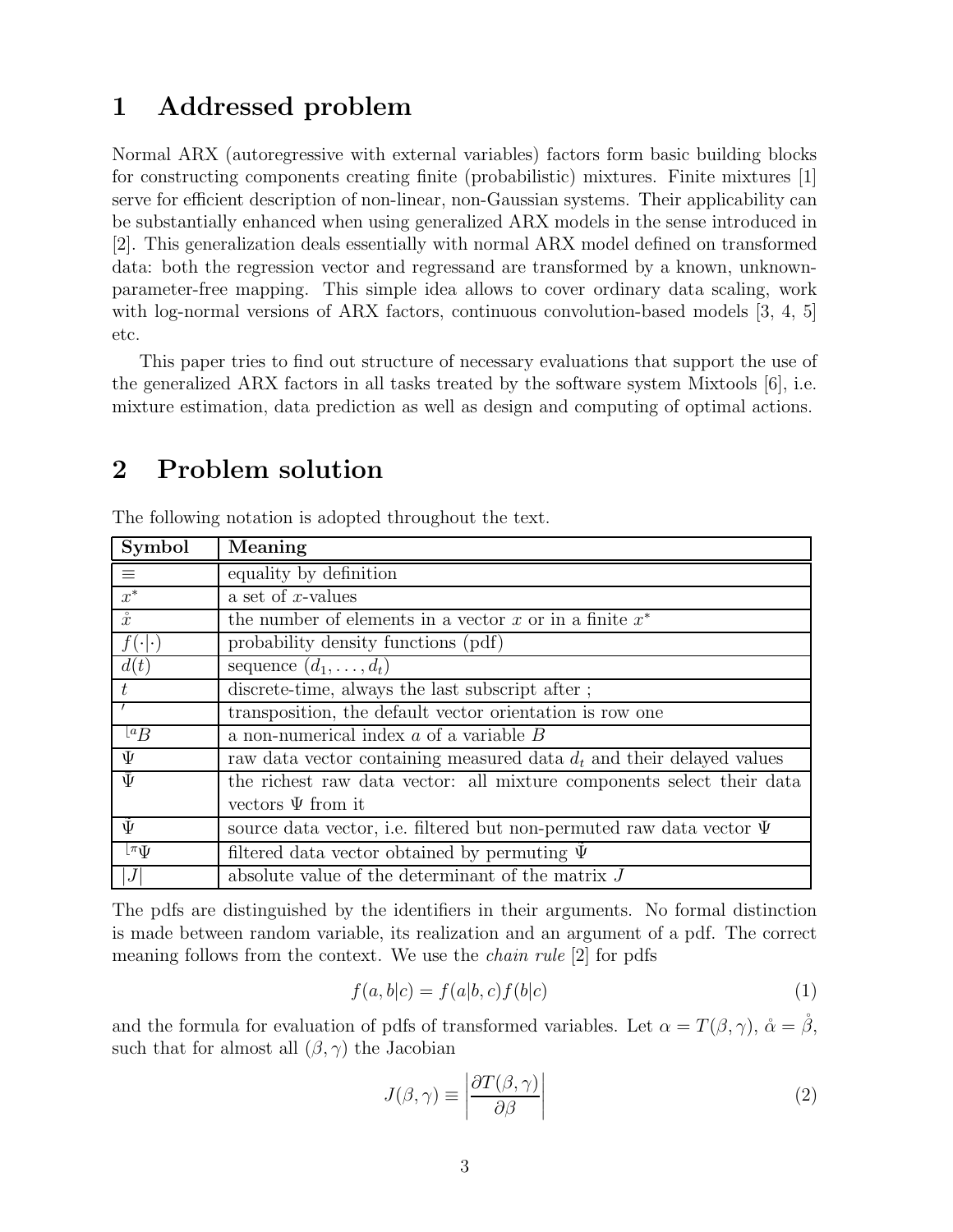is non-zero. Then,

$$
f(\beta|\gamma) = \frac{f_{\alpha}(T(\beta,\gamma)|\gamma)}{J(\beta,\gamma)}
$$
\n(3)

where  $f_{\alpha}(\alpha|\gamma)$  is the original pdf of  $\alpha$  conditioned on  $\gamma$ .

### 2.1 Factorized form of normal components

Let us consider the *source data vector*  $\tilde{\Psi}$  containing filtered both regressands and regression vector entering a normal component. Its entries are assumed to have a fixed meaning. Let us split its entries on those that are modelled, distinguished by the left upper subscript  $\mathbb{R}^m$ , and non-modelled ones, marked by  $\mathbb{R}^n$ . Let the mapping  $\pi$  permute indices  $1, \ldots, \hat{\Psi}$  of  $\tilde{\Psi}$  so that its modelled entries are placed to the beginning of the *(permuted) filtered data vector*  $\mathbb{F}_{\Psi}$ , i.e.

$$
{}^{\lfloor \pi}\Psi \equiv \left[{}^{\lfloor m\pi}\Psi, {}^{\lfloor n\pi}\Psi \rfloor, {}^{\lfloor \pi}\Psi_j \equiv \tilde{\Psi}_{\pi(j)}, j = 1, \ldots, \mathring{\Psi} \equiv \mathring{\tilde{\Psi}}.
$$
 (4)

The part  $\lfloor m\pi \Psi \rfloor$  contains data whose dependence on  $\lfloor n\pi \Psi \rfloor$  is modelled by the normal component, i.e. the normal multivariate pdf written in the factorized version

$$
f\left(\left.\begin{array}{c}\left\lfloor n\pi\psi\right\rfloor\left\lfloor n\pi\psi,\Theta\right.\right.\right)=\prod_{i=1}^{\left\lfloor n\pi\psi\right\rfloor} \mathcal{N}_{\left\lfloor n\psi_i\right\rfloor}\left(\theta_i\left.\begin{array}{c}\left\lfloor n\psi'_i,r_i\right.\right.\right),\\ \text{normal factor}\end{array}\right)
$$
\n(5)

where regression vector  $\mathbb{F}_{\psi_i}$  is a sub-selection of  $\left[\mathbb{F}_{\Psi_{i+1},\ldots} \mathbb{F}_{\Psi_{\lfloor m\pi\hat{\Psi}}},\mathbb{F}_{n}^{n\pi\Psi}\right], \theta_i$  is the corresponding vector of *regression coefficients* and  $r_i$  *noise variance*. The unknown parameters of the component are  $\Theta = {\theta_i, r_i}_{i=1}^{\infty}$ .

Obviously, a permutation of the modelled part has to appear in all considered compo*nents*, i.e.  $\lfloor m\pi \Psi \rfloor$  has to be common to them and  $\lfloor m\pi \Psi \rfloor$  in a component has to be permutation (possibly trivial one) of  $\mathbb{R}^m\Psi$  in another component. This makes a clear restriction on allowed permutations  $\pi$  and on the source data vector  $\Psi$ . On the other hand, the non-modelled part  $\mathfrak{p}_{m}$  can be component specific.

For a given source data vector  $\tilde{\Psi}$ , the *structure of the component* is described by the permutation  $\pi$  and by the dimension  $\lim_{\mu \to \mathbf{V}}$ .

The *i*-th factor models *i*-th entry  $\mathbb{F}_{\Psi_i}$  of  $\mathbb{F}_{\Psi}$ . Its structure is determined by the mapping  $s_i(\cdot)$  selecting entries in  $\langle \pi \Psi_j, j \in \{i+1,\ldots,\mathring{\Psi}\}\rangle$  used in the regression vector  $\iota^{\pi}\psi_i$ , i.e.

$$
{}^{\lfloor \pi} \psi_{ik} = {}^{\lfloor \pi} \Psi_{s_i(k)} = \tilde{\Psi}_{\pi(s_i(k))}, \ k = 1, \ldots, \dot{s}_i, s_i(k) \in \{i+1, \ldots, \dot{\Psi}\}.
$$
 (6)

Thus, the *structure of the factor* is described by the pair  $i, s_i$ .

### 2.2 Filters

The source data vector  $\tilde{\Psi}$  is assumed to result from a sort of filtering, i.e. from a transformation T of raw data vector  $\Psi$ . Obviously, its permuted version  $\mathbb{F} \Psi$  is the result of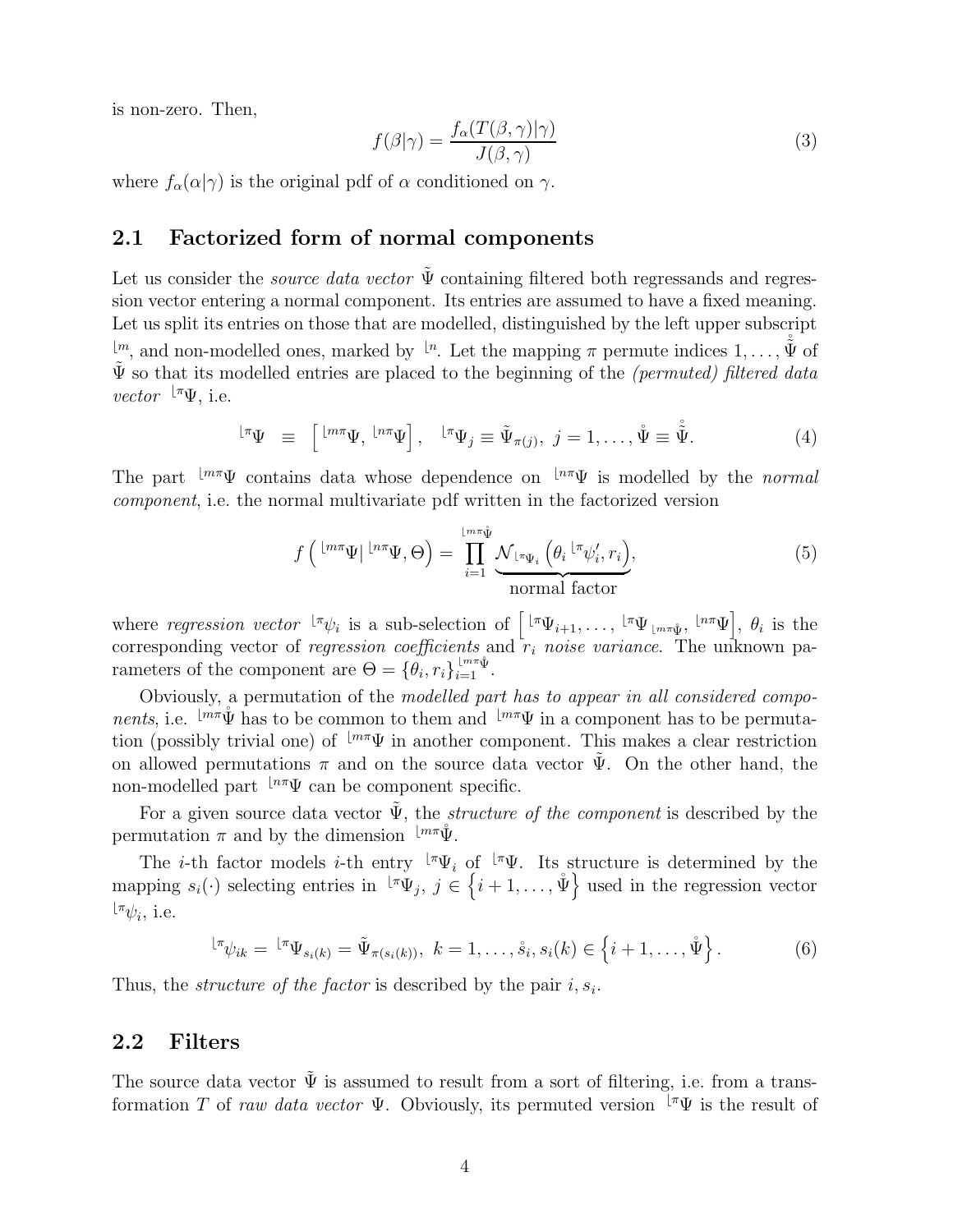transformation  $\mathbb{F}T$  with entries  $\mathbb{F}T_i(\Psi) = T_{\pi(i)}(\Psi)$ . Let's split the transformation  $\mathbb{F}T$ into the parts  $\mathsf{Im}T(\Psi)$ ,  $\mathsf{Im}T(\Psi)$  according to the following schema.

$$
{}^{\lfloor \pi}\Psi \equiv \left[ \; {}^{\lfloor m\pi}\Psi, \; {}^{\lfloor n\pi}\Psi \right] \equiv {}^{\lfloor \pi}T(\Psi) \equiv \left[ \; {}^{\lfloor m\pi}T(\Psi), \; {}^{\lfloor n\pi}T(\Psi) \right]. \tag{7}
$$

The raw data vector  $\Psi$  forming argument of this transformation is selected from the richest raw data vector  $\bar{\Psi}_t$  made of the raw data  $d(t)$  complemented by the state vector in phase form, i.e.

$$
\bar{\Psi}_t = [d_t, d_{t-1}, \dots, d_{t-\partial}, o],\tag{8}
$$

where  $t \in t^* \equiv \{1, \ldots, t\}$  denotes discrete time and  $d_t$  is the *data record* measured at time instance labelled by  $t$  and  $o$  is value of offset.

The *structure of the richest raw data vector*  $\bar{\Psi}$  is determined by the list of data channels entering the data record  $d_t$ , by the order  $\partial \geq 0$  and by indicator  $o \neq 0$  of the presence of unknown offset  $o \times$ unknown constant.

The mapping S determining  $\Psi$  from  $\overline{\Psi}$  has to be time-invariant so that for any  $t \in t^*$ 

$$
\Psi_i = \bar{\Psi}_{S(i)}, \ S(i) \in \{1, \dots, (\mathring{d} + 1)\partial + 1\}, \ i = 1, \dots, \mathring{\Psi}.
$$
 (9)

The mapping S may choose any entry from  $\bar{\Psi}$  at most once. It should not introduce delay in processing so that at least some items from the newest data record  $d_t$  available at time t have to be selected by  $S$ .

We want to deal with causal (in informational sense) models. This implies that the the non-modelled part of the transformed data vector  $\mathbb{L}^{n\pi}T(\Psi)$  must not depend on  $d_t$ . We also want to model modelled part  $\mu^w\Psi$  of the raw data vector.  $\mu^w\Psi$  has to include  $d_t$  but it may be wider. The transformation  $\frac{m\pi}{T}$  must be regular, i.e. it has to have almost everywhere non-zero Jacobian. The formulas (3) (5) imply that

$$
f\left(\sqrt{\left\lfloor m\psi\right\rfloor\left\lfloor n\pi\psi,\right.\lfloor n\psi,\Theta\right)}\right)=\left|\frac{\partial\left\lfloor m\pi\right(\psi)\right\rfloor}{\partial\left\lfloor m\psi\right\rfloor}\right|^{-1}\prod_{i=1}^{\left\lfloor m\pi\psi\right\rfloor} \mathcal{N}_{\left\lfloor m\pi\right\rfloor\left(\psi\right)}\left(\theta_i\left\lfloor \pi\psi_i',r_i\right\rfloor.\right.\right.\left(10)
$$

This formula implies that the advantageous factorized version of the component can be preserved only when the Jacobi matrix related to the modelled part is upper triangular one with *i*-th diagonal entry dependent on  $\mathbb{L}^m\Psi_i$ , on un-modelled  $\mathbb{L}^n\Psi$  and  $\mathbb{L}^m\Psi$ .

Whenever we require preservation of this property even for different permutations  $\pi(\cdot)$ , the Jacobi matrix related to the modelled part has to be diagonal one with  $\partial\,^{\lfloor m\pi}T_i(\Psi)/\partial\,^{\lfloor m}\Psi_i$ depending on  $\mathsf{L}^m \Psi_i$  and  $\mathsf{L}^n \Psi$ .

There is much more freedom in filtering of the non-modelled part. There, various channels can be combined and dimensions need not be preserved: both  $\frac{ln \pi \psi}{2} \geq \frac{ln \psi}{2}$  and  $e^{\ln\pi}\Psi \leq e^{\ln\Psi}$  may hold.

#### 2.3 Parameter estimation on filtered data

The possibility to use the standard estimation of the ARX model is the main practical advantage of the generalized ARX model. It can be run within the class of Gauss-inverse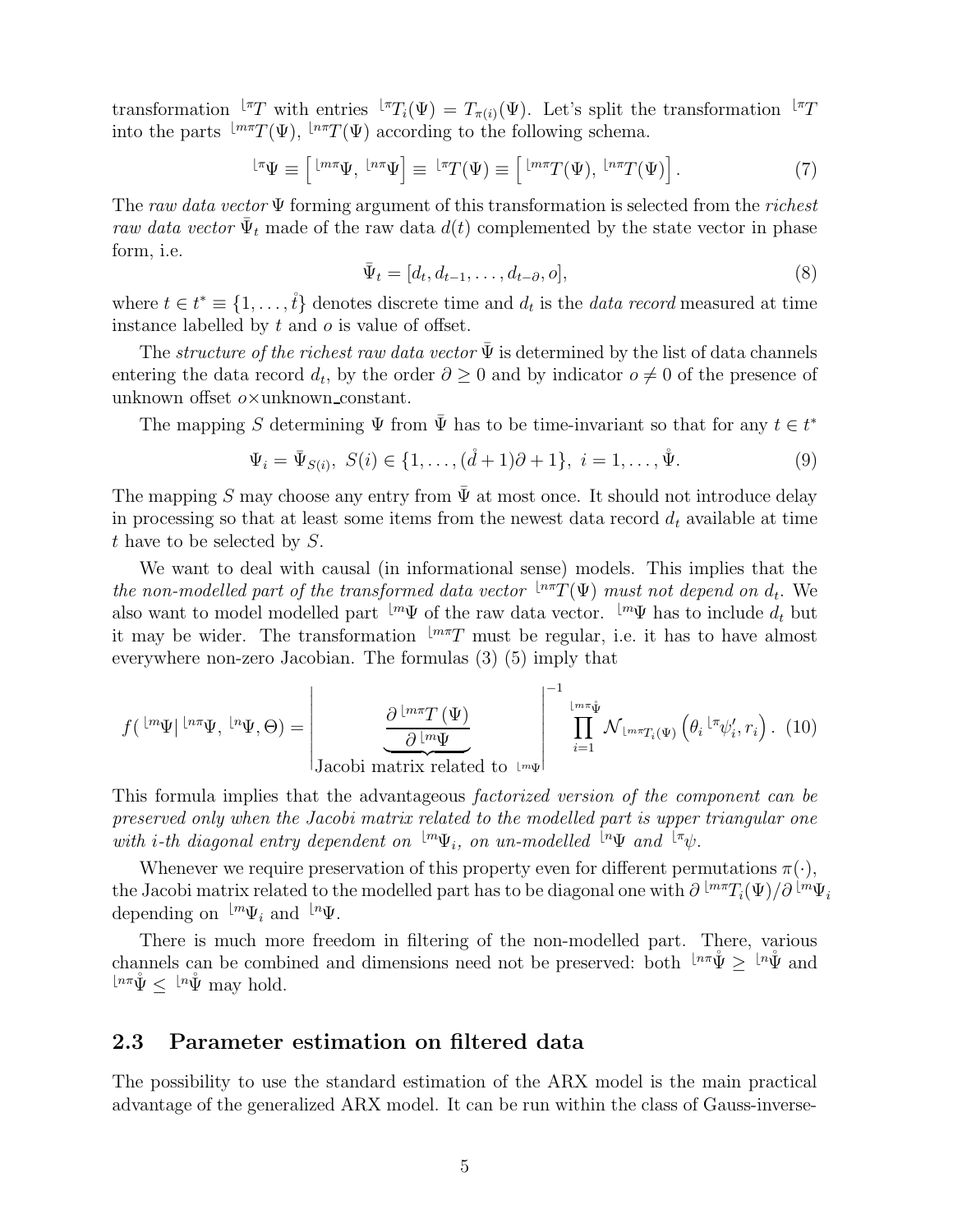Wishart distributions with pdfs

$$
GiW_{\Theta_i}(V,\nu) \equiv GiW_{\theta_i,r_i}(V_i,\nu_i) \equiv \frac{r_i^{-0.5(\nu_i + \lfloor \pi_{\psi_i+2})} }{\mathcal{I}(V_i,\nu_i)} \exp\left\{-\frac{1}{2r_i} \text{tr}\left(V_i\left[-1,\theta_i\right]'\left[-1,\theta_i\right]\right)\right\}
$$
(11)

and statistics updated according to the formulas

$$
{}^{\lfloor new}V_i = V_i + \left[{}^{\lfloor \pi} \Psi_i, {}^{\lfloor \pi} \psi_i \right]^{\prime} \left[{}^{\lfloor \pi} \Psi_i, {}^{\lfloor \pi} \psi_i \right], {}^{\lfloor new} \nu_i = \nu_i + 1, \ i = 1, \dots, {}^{\lfloor m \pi} \mathring{\Psi}.
$$
 (12)

The normalization integral  $\mathcal{I}(V_i, \nu_i)$  is the most effectively expressed when we deal with  $L'DL$  decomposition of the extended information matrix  $V_i = L'_i D_i L_i$ . Here,  $L_i$  is lower triangular matrix with unit diagonal,  $D_i$  diagonal matrix with non-negative entries. It holds

$$
\mathcal{I}(V_i, \nu_i) \equiv \mathcal{I}(L_i, D_i, \nu_i) = \Gamma(0.5\nu_i)^{\lfloor d} D_i^{-0.5\nu_i} \left| \sqrt[k]{D_i} \right|^{-0.5} 2^{0.5\nu_i} (2\pi)^{0.5^{\lfloor \pi_{\psi_i}^2 \rfloor}}, \tag{13}
$$

where  $\mu^d D_i$  is the first diagonal entry of  $D_i$  and  $\mu^b D_i$  is gained from  $D_i$  by cancelling the first column and row. Note that  $\left| \begin{matrix} \tilde{\psi} \\ P_i \end{matrix} \right|$  is simply product of diagonal entries of  $D_i$  with the first one omitted.

### 2.4 Prediction on filtered data

Predictive pdf of individual filtered data  $\mathbb{F}_{\Psi_i}$  can be expressed in terms of the normalization integral (13) as follows

$$
f\left({}^{\lfloor \pi}\Psi_i\rfloor \, {}^{\lfloor \pi}\psi_i\right) = \frac{\mathcal{I}\left(V_i + \left[{}^{\lfloor \pi}\Psi_i, \, {}^{\lfloor \pi}\psi_i\rfloor' \left[{}^{\lfloor \pi}\Psi_i, \, {}^{\lfloor \pi}\psi_i\rfloor, \, \nu_i + 1\right]\right)}{\mathcal{I}(V_i, \, \nu_i)}, \, i = 1, \dots, \, {}^{\lfloor \pi\pi}\mathring{\Psi}. \tag{14}
$$

Let us introduce *mixed regression vector*  $\tilde{\psi}$  consisting of the modelled raw data  $\Psi$  and non-modelled filtered data  $\mathbb{L}^{n\pi}\Psi$ 

$$
\tilde{\psi}_i \equiv \left[\Psi_{i+1}, \dots, \Psi_{\lfloor m\tilde{\Psi}\rfloor}, \frac{\lfloor n\pi \Psi \rfloor}{n\pi} \right], \quad i = 1, \dots, \frac{\lfloor m\tilde{\Psi}\rfloor}{n\pi}.
$$
\n(15)

With the upper triangular Jacobi matrix, the prediction of the original normalized data reads,  $i = \sqrt{\ln \pi} \Psi, \ldots, 1$ ,

$$
f(\Psi_i|\tilde{\psi}_i) = \left[\frac{\partial \, \,^{\lfloor \pi} T_i(\Psi_i, \tilde{\psi}_i)}{\partial \Psi_i}\right]^{-1} \frac{\mathcal{I}\left(V_i + \left[\,^{\lfloor \pi} T(\Psi_i, \tilde{\psi}_i), \tilde{\psi}_i\right]'\left[\,^{\lfloor \pi} T(\Psi_i, \tilde{\psi}_i), \tilde{\psi}_i\right], nu_i + 1\right)}{\mathcal{I}(V_i, \nu_i)}.\tag{16}
$$

The prediction order stresses that we have to start from the last predicted entry of the modelled raw data vector  $\iota^{m}\Psi$ .

Often, the predictions are evaluated for measured values. Then, the value of  $\mathbf{F}_{\Psi_i}$  ≡  $\bar{z}$ <sup>[ $\pi T_i(\Psi_i, \tilde{\psi}_i)$ </sup> enters the prediction formula and thus the presence of the Jacobian factor  $\int \partial \, \iota \pi T_i(\Psi_i, \tilde{\psi}_i)$  $\partial \Psi_i$ computed at this  $\mathbb{F}_{\Psi_i}$  is the only difference encountered between predictions with ARX and generalized ARX models.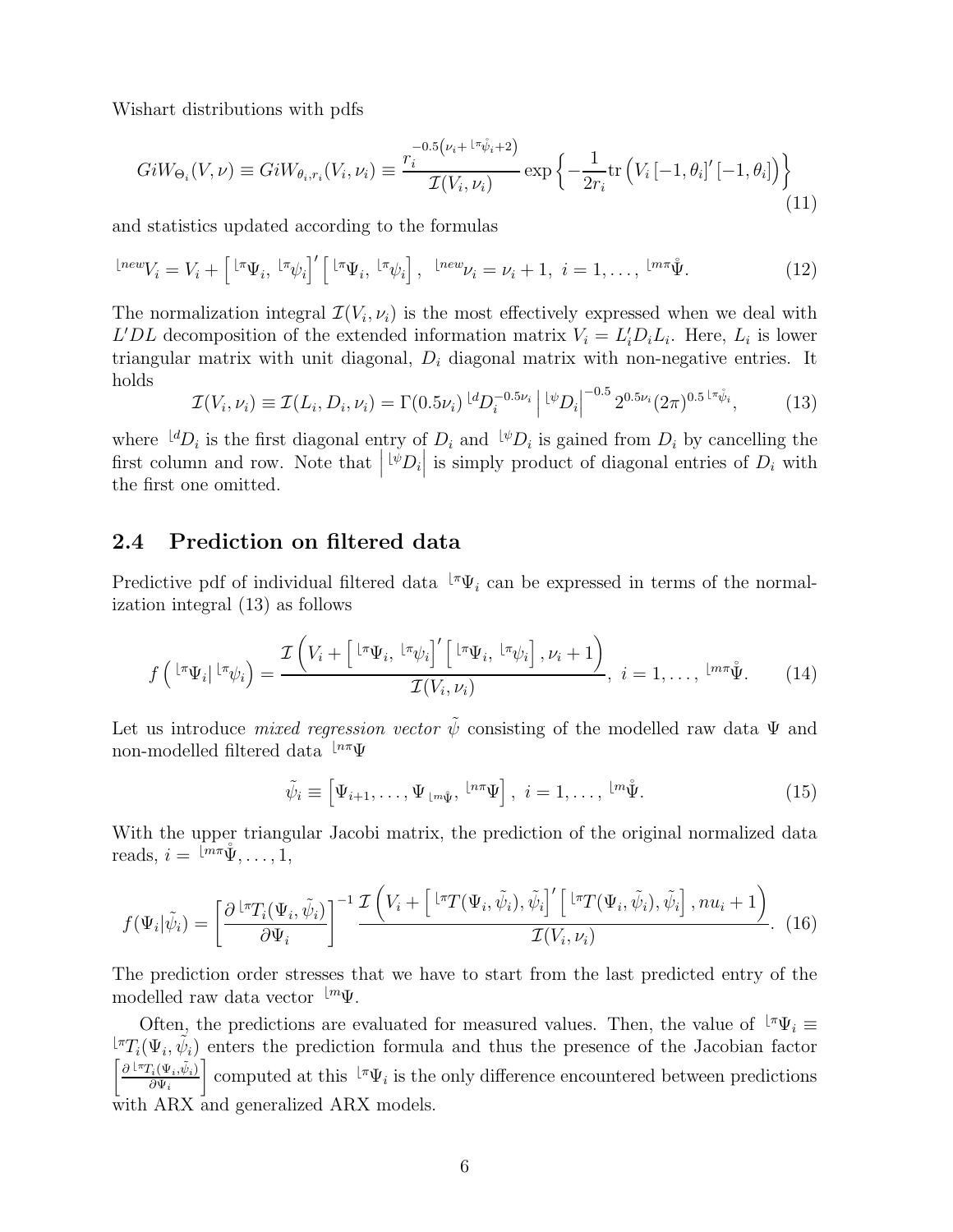It has immediate practical consequence: the current structure estimation can be used without a change if the diagonal Jacobian depending only on the corresponding data-vector entry is considered. Otherwise, attempts to cancel some entries from  $\tilde{\psi}_i$  influence the values of  $\mathbb{I}^{\pi}T_i(\Psi_i, \tilde{\psi}_i)$  and the accumulated statistics correlating in  $V_i$  this entry of the data vector  $\Psi$  with entries of  $\tilde{\psi}_i$  have to be recomputed. This is the decisive argument for the use of transformations with diagonal Jacobians depending on the corresponding entry of  $\Psi$  only.

### 2.5 Action design and generating with filtered data

The designed action form a part of  $d_t$  and thus, with the adopted "diagonal" Ts, they are mapped in one-to-one fashion on the filtered modelled data  $\mathbb{L}^{m\pi}\Psi$ . Thus, the *design can* be performed fully in terms of filtered data  $\mathbb{F}\Psi$  if the design target is expressed in them, too. In the adopted fully probabilistic design, the optimal strategy is normal and written in a factorized version mimic to (5). Thus, the transformation onto the raw (original) actions is made exactly as it is done with prediction.

One additional aspect arises. The implemented design procedures rely on the shifted phase form of processed data. They can be used without a change whenever this property is preserved for filtered data. The following important filters meet this property:

- scaling,
- static, non-linear, invertible transformations applied to all delayed variables,
- entry-wise applied linear filters,
- dynamic, non-linear transformations applied to all delayed variables and invertible for the newest value,
- spline based filters.

### 3 Software implementation

Software representation of the above approach to generalized ARX factors is discussed here. The reader is supposed to be familiar with principles of Mixtools processing.

### 3.1 Constructors

Each component is a structure. It has a field *comstr* referred to as *component structure*  $(S \text{ in } (9))$ . It describes the richest raw data vector  $\Psi$ . The component structure has two rows. Each column has the meaning of a channel and a time delay. The pair  $[0; o]$ introduces *offset* of the value  $o$ , see  $(8)$ .

The factor structure  $str(s_i \text{ in} (6))$  and modelled channel  $ychn$  are described relatively to comstr.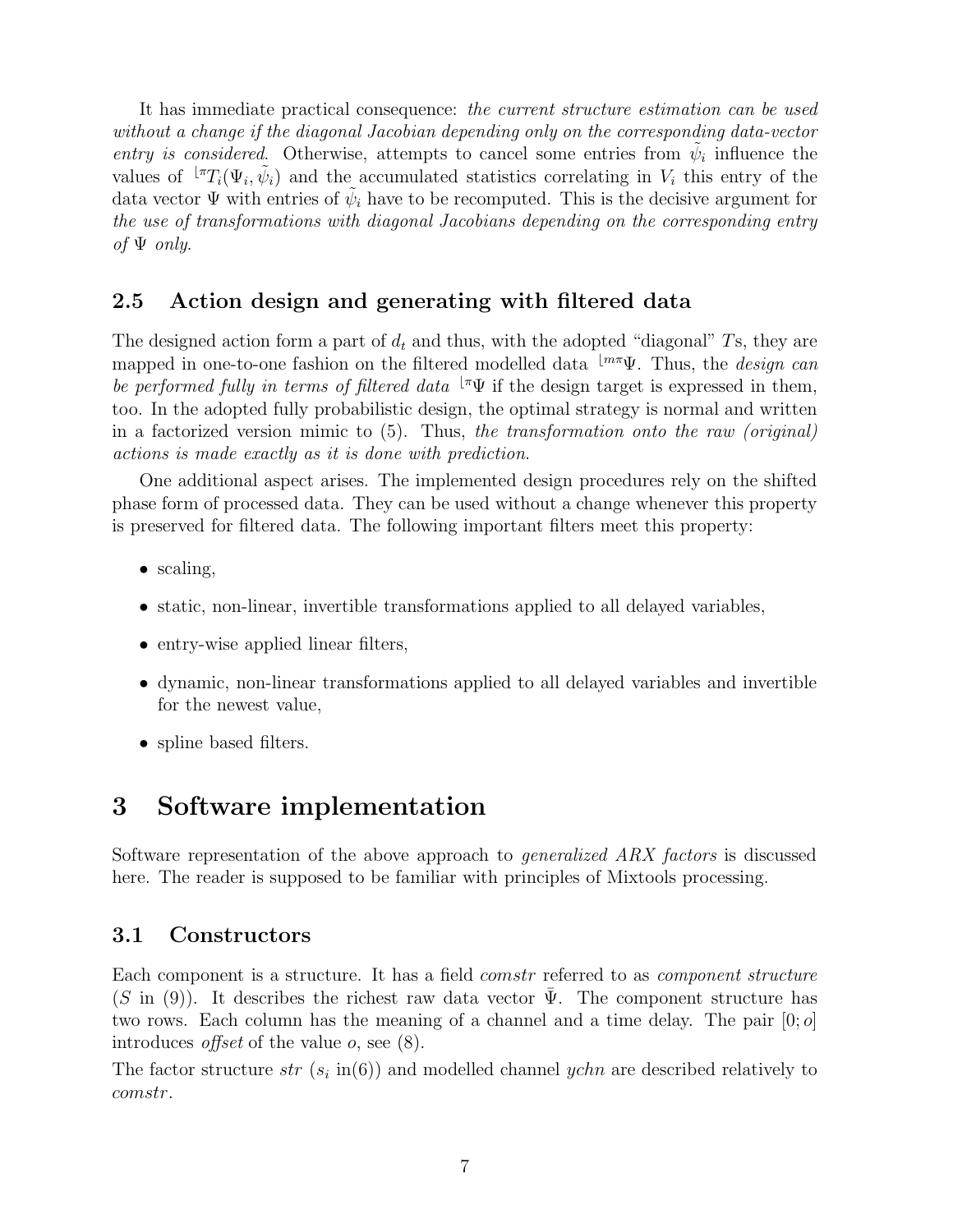The relevant constructors are summarized.

| Fac = $facarx(ychn, str)$                        | $\lambda$ ARX factor             |
|--------------------------------------------------|----------------------------------|
| Fac = $facarxls(ychn, str)$                      | $\%$ ARX LS factor               |
| $Com = comarx$ (comstr, Facs)                    | <i>L</i> ARX or ARX LS component |
| $Com = \text{matarxls}(ychns, str, comstr)$      | <i>%</i> matrix ARX LS component |
| $Mix = mixconst(Cons, dfcs)$                     | $%$ mixture of any type          |
| Flt = fltconst(type, filter arguments % $filter$ |                                  |

The matrix ARX component is not discussed here. It has only an auxiliary meaning for data input and interpretation of results. The arguments Facs is a cell vector of individual factors, the argument Coms a cell vector of individual components.

As an example, we have the component structure:

comstr =  $[2 \ 1 \ 1 \ 1 \ 2 \ 2; \ 0 \ 0 \ 1 \ 2 \ 1 \ 2]$  % component structure comstr = 2 1 1 1 2 2 0 0 1 2 1 2

Two dynamic factors are build. The first one is a model for the *comstr* structure item [1;0]. It means, that its relative position in comstr is 2. We speak about the modelled channel 2 in this sense.

| $\text{ychn} = [1; 0];$               | <i>l</i> , modelled channel      |
|---------------------------------------|----------------------------------|
| str = $[2 1 1 2 2; 0 1 2 1 2];$       | % factor structure               |
| $rstr = str2str(constr, str)$         | % relative factor structure      |
| $rstr =$                              |                                  |
| $\mathbf{1}$<br>$3 \quad 4$<br>5<br>6 |                                  |
| $ychn = str2str(constr, ychn)$        | <i>l</i> , modelled channel      |
| $ychn =$                              |                                  |
| $\mathcal{D}$                         |                                  |
| $Fac1 = facarx(ychn, str)$            | $\lambda$ ARX factor             |
|                                       |                                  |
| $Fac1 =$                              |                                  |
| ychn: 2                               | $-$ > modelled item of comstr    |
| str: $[1 \ 3 \ 4 \ 5 \ 6]$            | $-$ > factor structure           |
| dfm: 1                                | $-$ > degrees of freedom         |
| type: 1                               | $-$ > coded factor type          |
| LD: [6x6 double]                      | $-$ > L'Lt of information matrix |
| The second factor is build similarly. |                                  |
|                                       |                                  |

 $ychn = 1$ ;  $\% modelled channel$  $str = [3 4 5 6];$  % factor structure  $\text{Fac2 = facarxls(ychn, str)}$ ;  $\text{W} \text{build matrix } ARX \text{ } LS \text{ factor}$ 

An ARX component is build by the function *comarx*.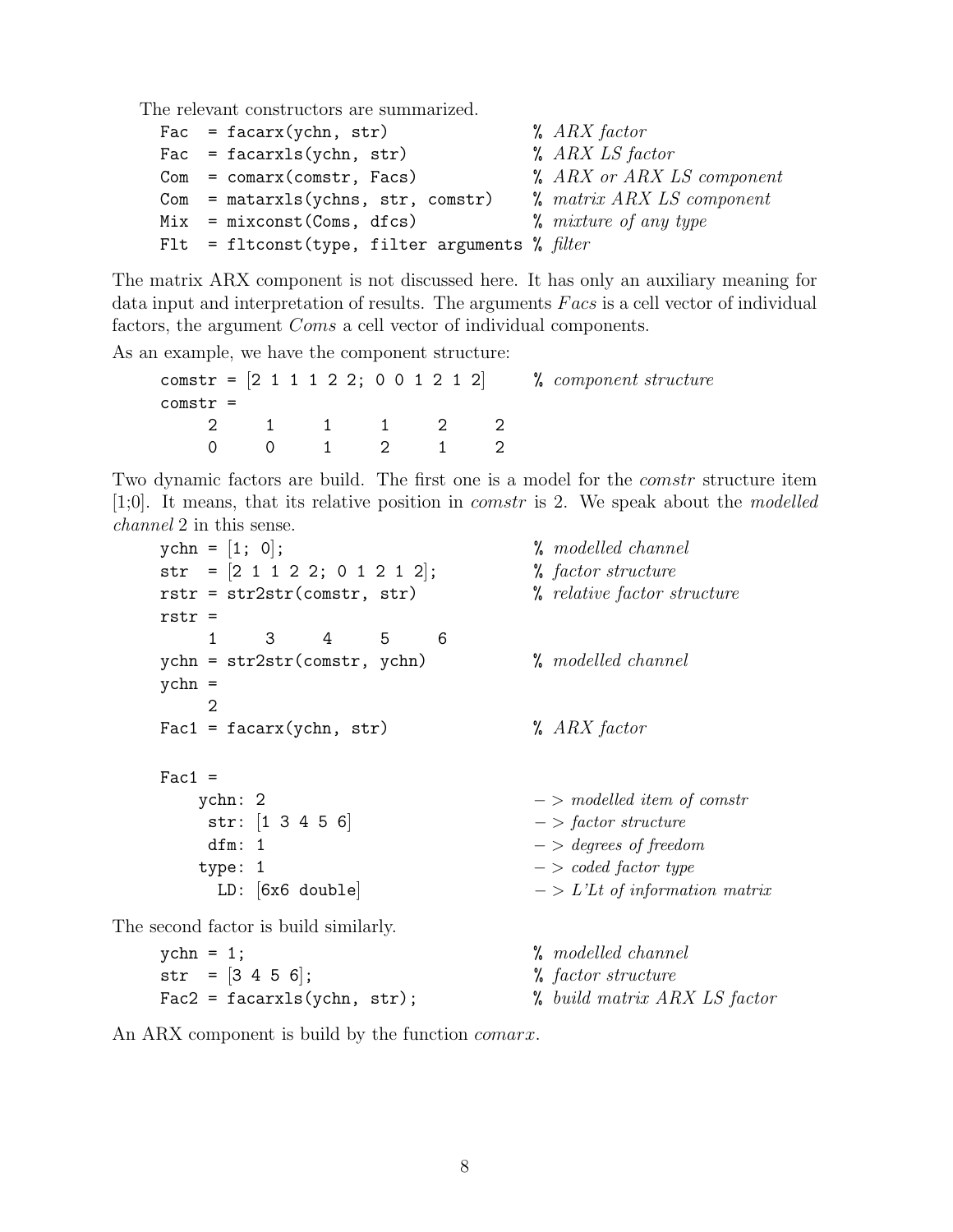```
Com = comarx(comstr, {Fac1 Fac2}) % ARX component
    Com =Facs: \{[1x1 struct] [1x1 struct]} -> component factors
          comstr: [2x6 double] - > component structure
           Flts: \{0|0|0|0|0|0|0| \rightarrow \text{array of filters}type: 11 - > coded component type
         rawdata: [0 \ 0 \ 0 \ 0 \ 0] - > workspace for \Psidatavect: [0 \ 0 \ 0 \ 0 \ 0] - > workspace for \tilde{\Psi}A mixture is build by mixconst:
    dfcs = [22 \t11]; \% degrees of freedom
    Mix = mixconst({Com Com}, dfcs) % ARX mixture
    Mix =Coms: \{[1x1 struct] [1x1 struct]} -> mixture components
        dfcs: [22 \ 11] - > degrees of freedom
        \text{mmod}: 2 \longrightarrow \text{number of modelled channels}type: 21 - > mixture type (ARX)
```
### 3.2 Filters

Filters are realized as structures. A filter contains a coded filter type and all internal states needed for the data transformation made by it. The filters are build by the function filtconst and the data transformation is done by the function *filters. Composed filters* are cell vectors of individual filters - structures.

The filters on modelled channels must ensure one-to-one data transformation between raw data and modelled filtered data. The Jacobian of the transformation is needed in learning, backwards transformation by prediction.

There is no limitation on the filters on non-modelled part of data vector.

The filter constructor has the form:

Flt = fltconst(filter\_type, filter\_arguments)

The data filtering on modelled channels is done in three modes. The arguments are:

| <i>yraw</i> raw data item                                                          |
|------------------------------------------------------------------------------------|
| $yflt$ filtered data item                                                          |
| dy logarithm of diagonal Jacobian-matrix entry of the transformation $\Psi - \Psi$ |
| <i>mode</i> coded mode of operation                                                |

Individual modes of filtering are:

|  | $[yf]$ , dy = filters(Flt, yraw, 1)                                      |  |                                                     |  | % used in trial step of estimation |  |
|--|--------------------------------------------------------------------------|--|-----------------------------------------------------|--|------------------------------------|--|
|  | % filter state is not updated                                            |  |                                                     |  |                                    |  |
|  | $[yf]$ . Flt = filters(Flt, yraw, 2)                                     |  | $%$ update filter states                            |  |                                    |  |
|  | $[\text{grav}, \text{Flt}] = \text{filters}(\text{Flt}, \text{yflt}, 3)$ |  | <i>l</i> , <i>inverse</i> used <i>in prediction</i> |  |                                    |  |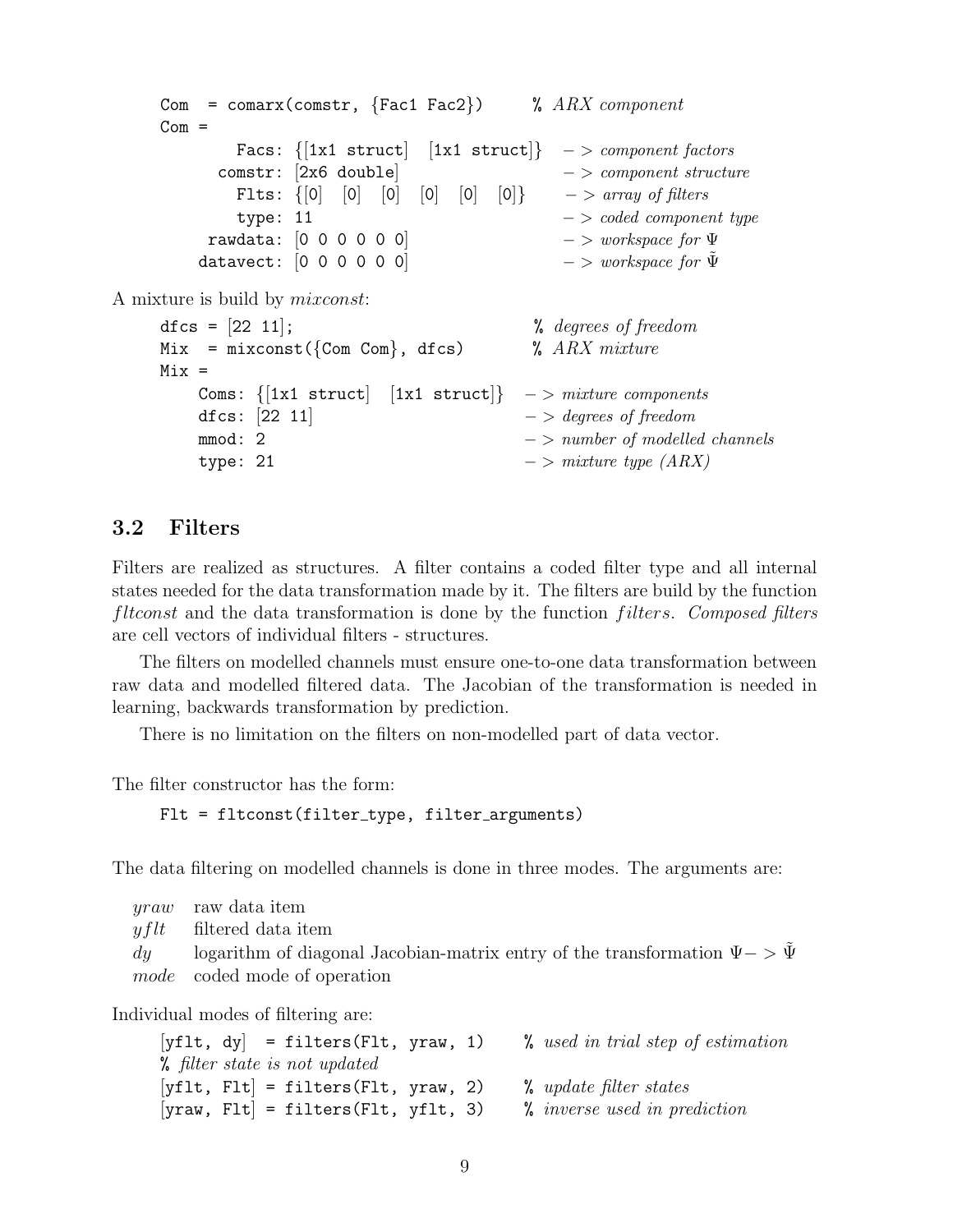An example folows. Data scaling with filters is discussed. We have a data sample. Mean and standard deviation of DATA is used for building of filters for each channel.

```
m = mean(DATA')m =-0.1723 - 0.1559s = std (DATA')s =0.6925 0.8284
```
The corresponding filter for scalling data of the 1st channel is build.  $+$ 

```
Flt = fltconst(1, -m(1), 1/s(1)) % filter for the 1st channel
Flt =add: 0.1723
     mul: 1.4441
    type: 1
```
The filter scales the raw data item by adding Flt.add and multiplying the result by Flt.mul. The Jacobian of the transformation is Flt.mul. This value is returned in logarithm.

The filters are set either "manually" or or using auxiliary functions.

The scaling and other filters are supported by the function *fltpre*. The preprocessing list is used as input.

| pre = {'scale', $\vert\vert$ }; | % preprocessing list           |
|---------------------------------|--------------------------------|
| $Mix0 = fltype(Mix0, pre);$     | % set filters for all channels |

Here, the function *fltpre* sets filters for each *comstr* element with the exception of offset.

### 3.3 Learning with ARX mixtures

Learning with an ARX component is done in several steps:

- the component field rawdata (i.e.  $\Psi$ ) is filled from data sample DATA using comstr  $(S \in (9))$ ;
- corresponding filters recorded in  $Flts$  are called, the transformed data elements are copied to datavect. If the filter contain a numerical value, no filtering occurs. In this case, the numerical value is only a placeholder;
- the factors Facs are updated. The factors gets values from *datavect*.

Example follows, the results are displayed in Fig. 1. The data sample is generated.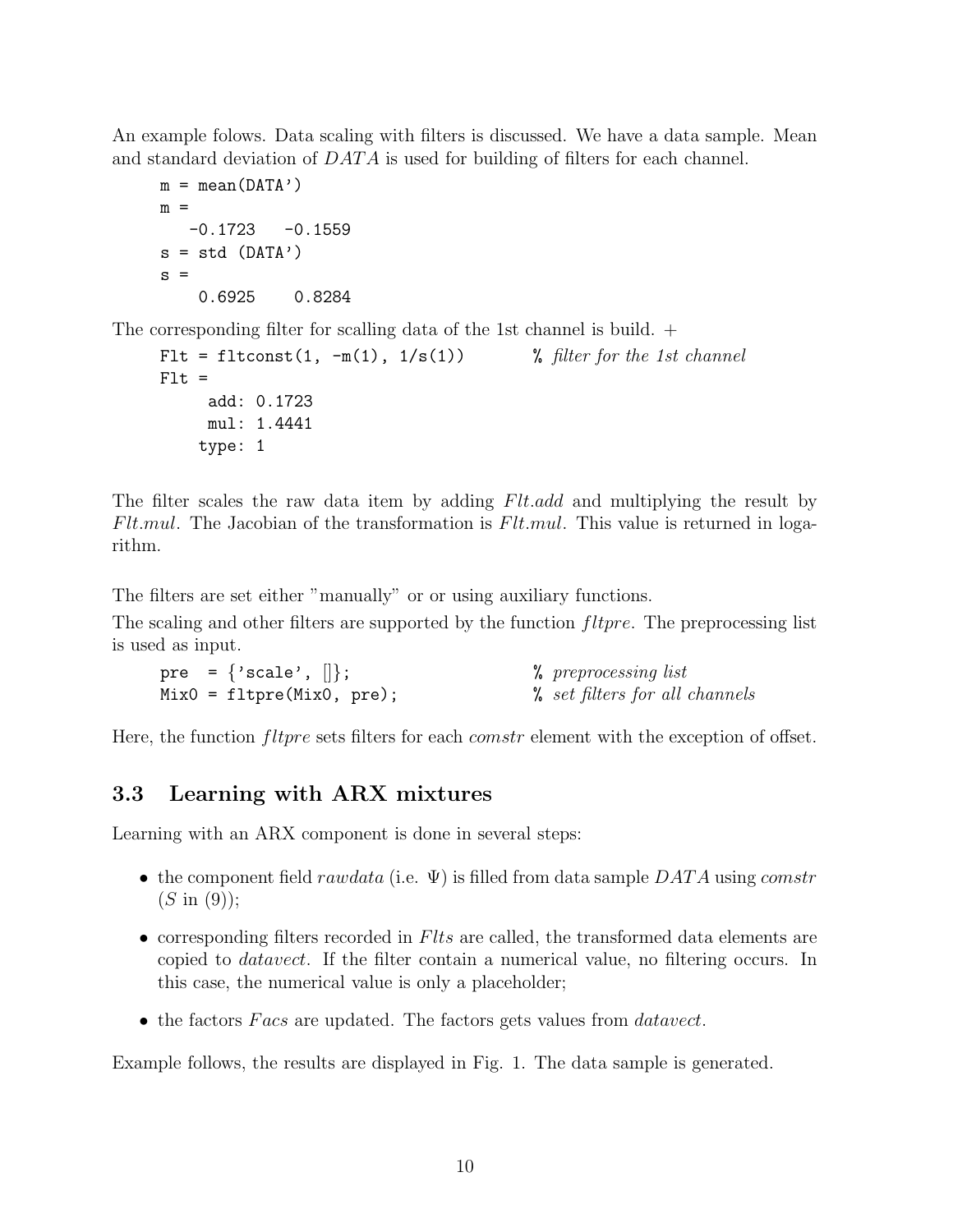

Figure 1: Case study: mixture estimation

```
ndat = 1000; \% size of data sample
cove = [0.1 \ 0.01; \ 0.01 \ 0.1]; % component noise variance
ncom = 4; \% number of components
Sim = statsim(ndat, ncom, cove); % data sample
... plot
```
- 
- 
- 
- 

The initial mixture is build and estimated without filters and forgetting.

```
MixO = genuine(ncom); % build initial mixture
\text{trg} = 1; \% without forgetting
Mix = mixestim(Mix0, frg, ndat); % mixture\ estimation... plot
```
The scaling is specified, relevant filters set and the intial mixture is estimated and displayed.

```
pre = \{'scale', \|\}; \qquad \qquad % preprocessing requirement
Mix0 = filtere(Mix0, pre); % set filters
Mix = mixestim(Mix0, frg, ndat); % mixture estimation
... plot
```
The estimation is done in 10 iterations.

- 
- 
- 

11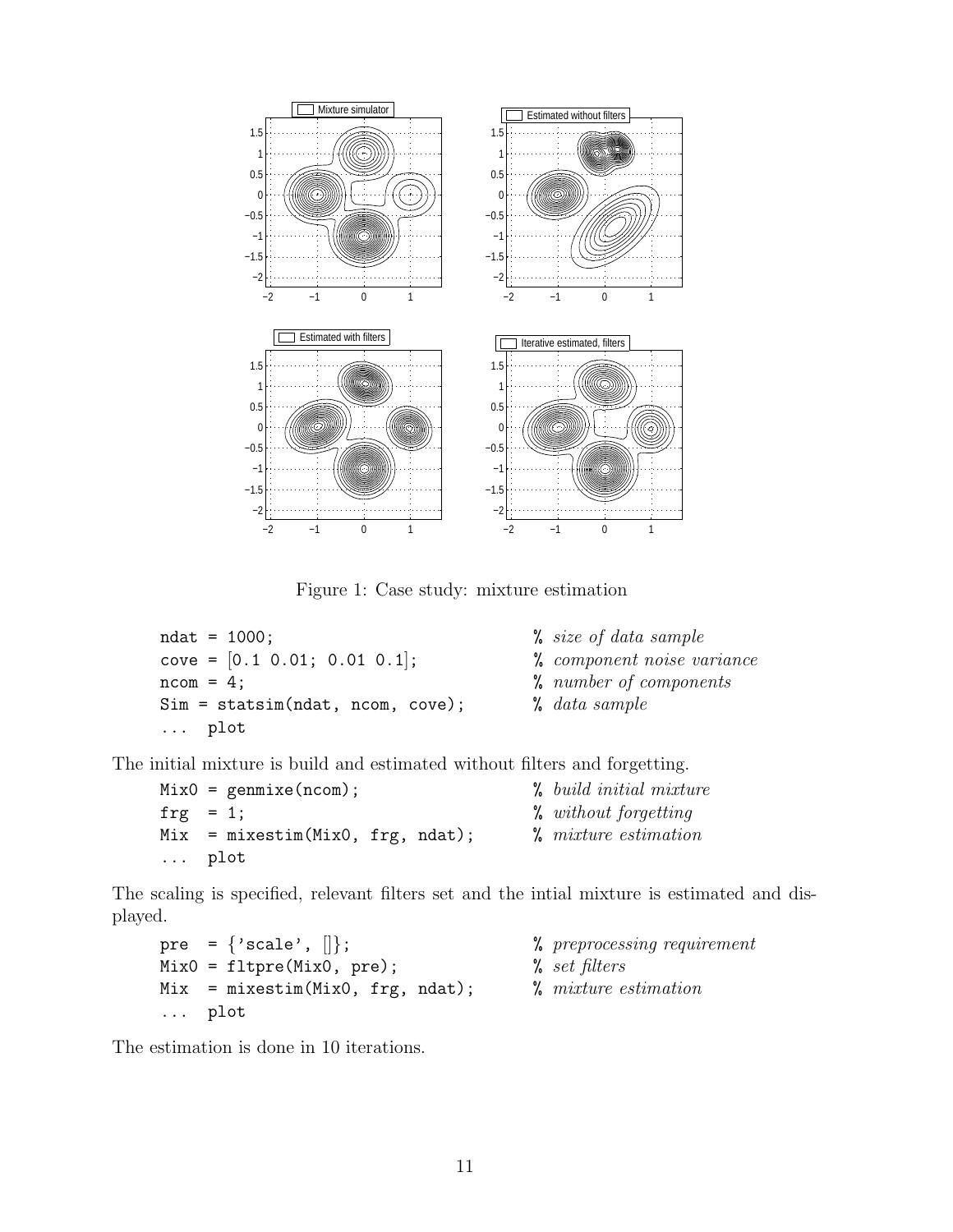```
niter = 10;
Mix = mixest(MixO, frg, ndat, niter); % iterative quasi-Bayes estimation
... plot
```
### 3.4 Mixture projection and prediction

There are two basic operations related to prediction with normal mixture:

- *mixture projection* means marginalization and conditioning. The result of these operations is referred to as mixture projector;
	- mixture prediction arises from the mixture projection by substitution of a specific regression vector into it. The result is a static mixture referred to as mixture predictor.

### 3.4.1 Mixture projection

The projection converts mixture estimator into mixture projector. It provides description of Student pdf mostly approximated by normal pdf. The projection is conditional pdf on a set of modelled channels referred to as predicted channels and conditioned by values of another set of modelled channels referred to as channels in condition. The predictor can be re-built for a new selection of these channels.

The mixture projection is done by the function  $mix2pro$ :

| $pMix = mix2pro(Mix, pchns, cchns)$ |  |  | build mixture projector |
|-------------------------------------|--|--|-------------------------|
|-------------------------------------|--|--|-------------------------|

The argument together with defaults are:

| <i>argument meaning</i> |                                                  | $\,de$ faults            |
|-------------------------|--------------------------------------------------|--------------------------|
| Mix                     | mixture estimator or projector must be specified |                          |
| pchns                   | predicted channels                               | all modelled channels    |
| cchns                   | channels in condition                            | no channels in condition |
|                         |                                                  |                          |

#### 3.4.2 Prediction with a mixture

Prediction with a mixture is derived from a mixture projector by substitution of a regression vector into it.

The regression vector can be specified for several *comstr* items only or can be missing. In the case, the data needed are extracted from the signal database. Often, only values of zero-delayed structure items are specified and the history items are loaded from database (DATA).

The regression vector is specified as a raw regression vector. It consists of 3 rows. The first one contains values, the second and third ones contains the corresponding structure items.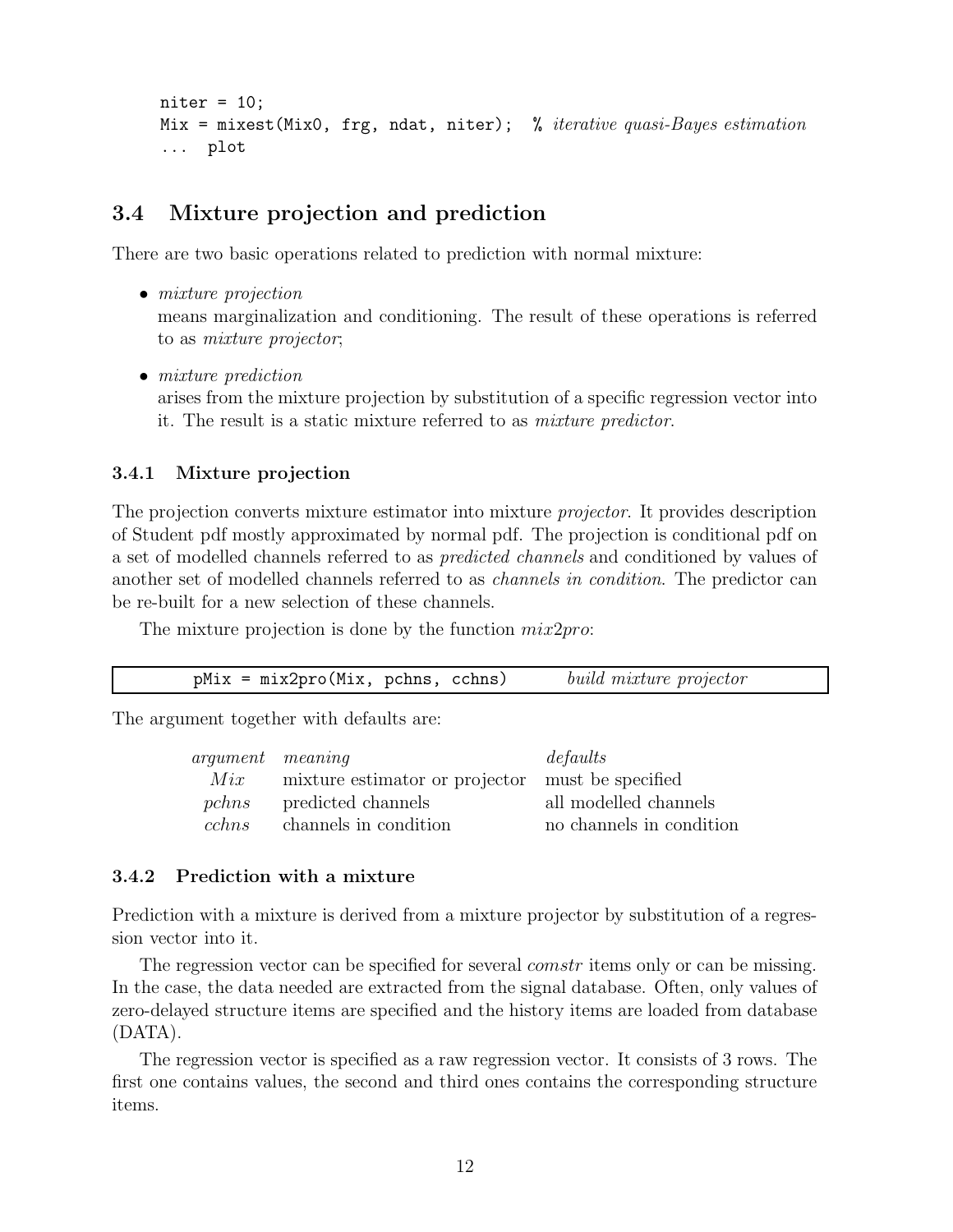The third row can be omitted - in the case, row of zeros is internally substituted. Moreover, the second row can be omitted if there is only one channel in condition. The order of the regression vector is not important. Note that the specification or regression vector is in "raw data" style.

The mixture prediction is done by:

where

argument meaning lhs output argument(s), see below  $pMix$  mixture projector psi0 the data vector

The output arguments can have the form:

pMix [Eths, coves, alphas]  $[*pMix*, *weights*]$ [Eths, coves, alphas, weights]

where

| <i>argument meaning</i> |                                                                   |
|-------------------------|-------------------------------------------------------------------|
| Eths                    | vector or cell vector of means of individual components           |
| coves                   | vector or cell vector of noise covariances                        |
| $alpha$ s               | weights of individual components corresponding to normalized dfcs |
|                         | modified due to conditioning                                      |
| weights                 | data-dependent approximate component weights                      |

The prediction can be done for a number of processing steps ahead.

| $lhs = \text{profixn(Mix, psi0, nsteps)}$ | <i>prediction nsteps ahead</i> |
|-------------------------------------------|--------------------------------|
|-------------------------------------------|--------------------------------|

Join mixture projection and prediction done by one function can be made:

 $\text{lns}$  = mixpro(Mix, pchns, cchns, psi0) mixture prediction

#### 3.4.3 Prediction example

The mixture projection is documented by a simulated example. A static ARX LS mixture is built and data cluster displayed in Fig. 2, subplot 1.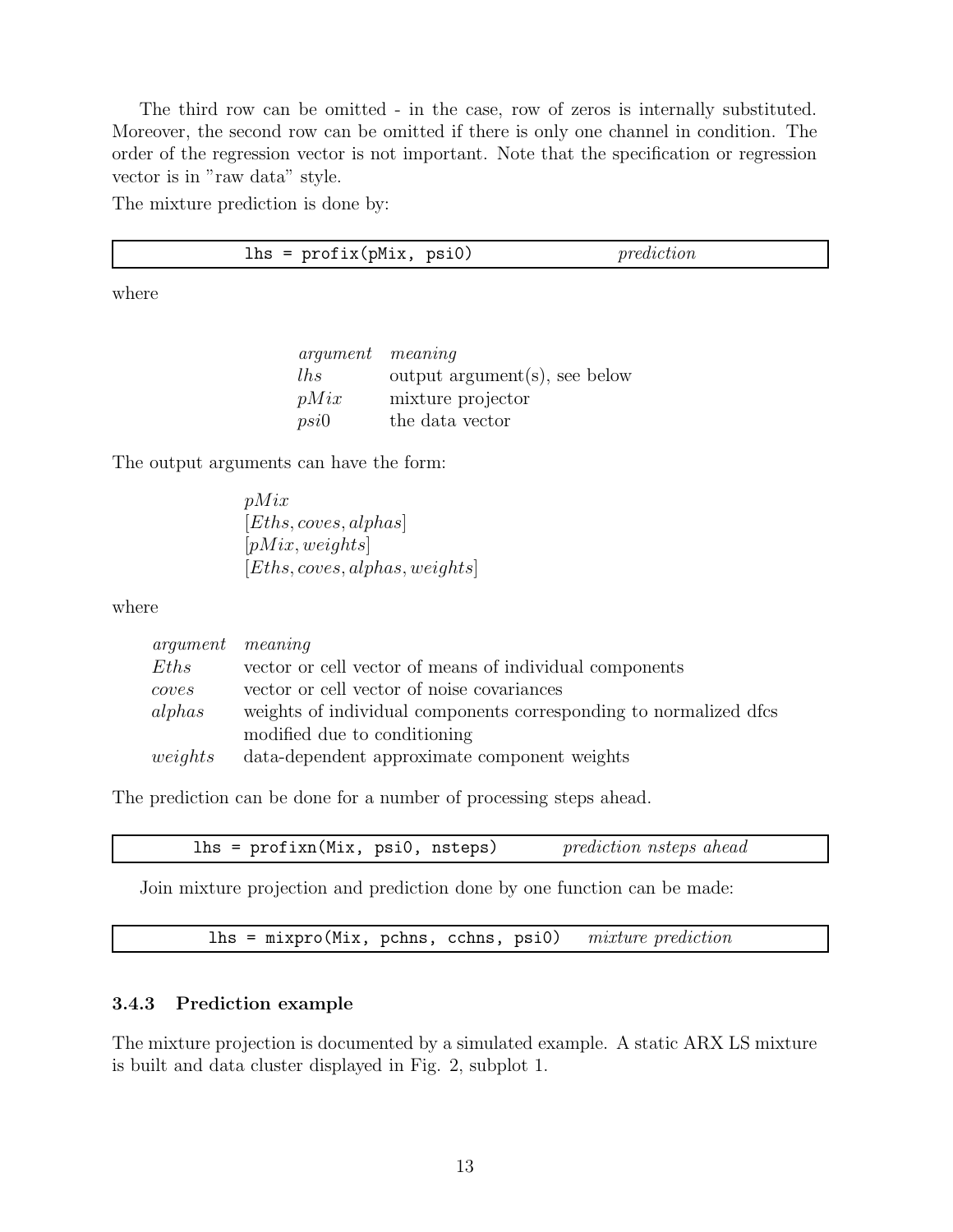

Figure 2: Mixture prediction

slide3.m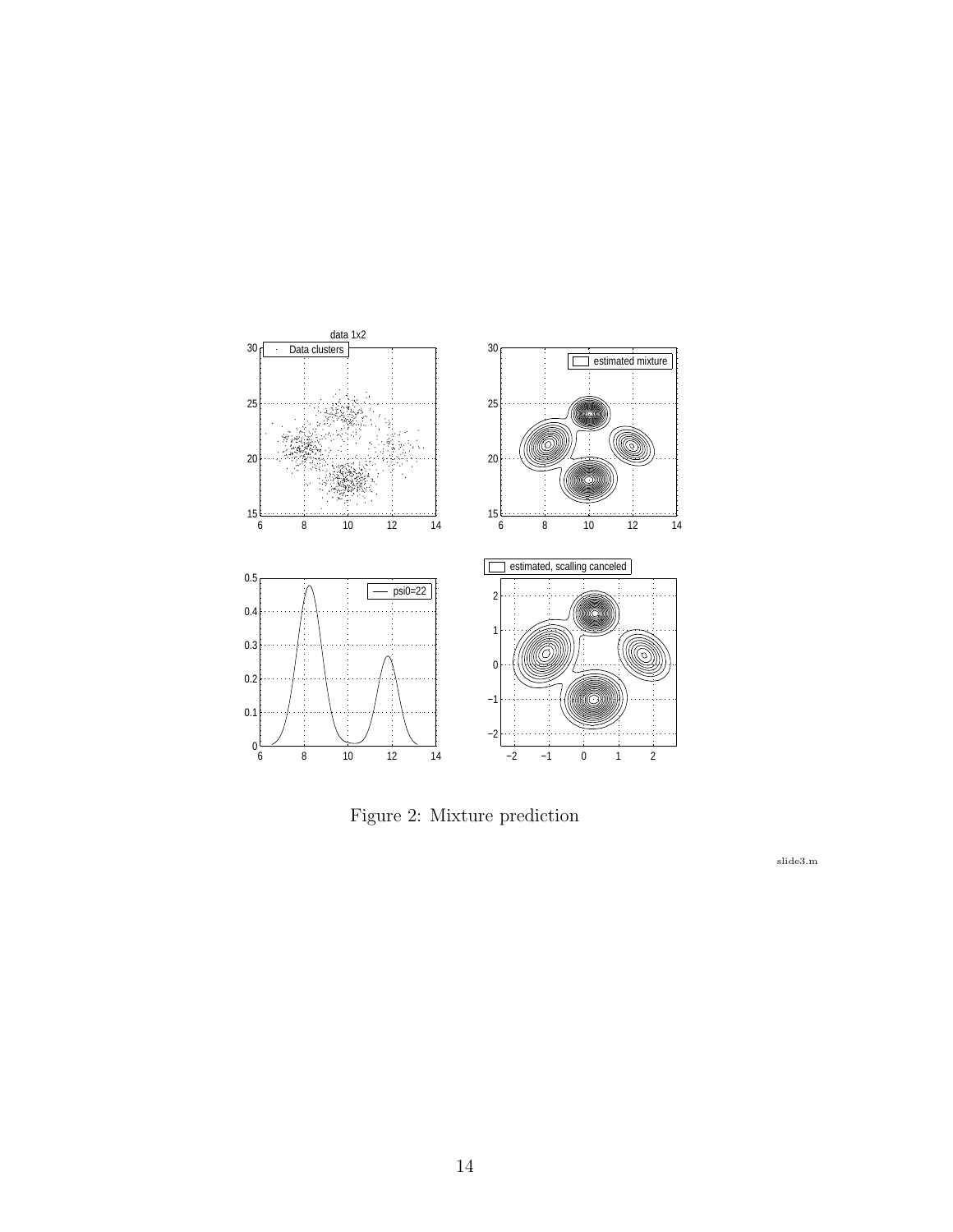```
cove = ltd1([0.1 0.01; 0.01 0.1]); % common component noise covari-
ance
\text{ncom} = 4; \% \text{ number of components}Mix = statsim(0, ncom, cove); % build ARX LS mixture
... plot ...
```
Then, the mixture projector is build:

```
pchns = 1; \% predicted channel
cchns = 2; \% channel in condition
pMix = mix2pro(Mix, pchns, cchns); % build mixture predictor
pMix.states
ans =
    predicted: 1
   incondition: 2
```
The result is p-ARX LS mixture. The mixture states record the projection done.

The mixture prediction is built and displayed in Fig. 2 subplot 2. The prediction is static p-matrix ARX LS mixture. The degrees of freedom of components are transformed due to conditioning. This form cannot be rebuild for another conditioning and marginalization. The data vector can be supplied in the forms shown below.

| $psi = 0.5;$                   | $% zero-delayed data vector$        |
|--------------------------------|-------------------------------------|
| $psi = [0.5 2]$ ;              | $%$ other form of $psi$             |
| psi0 = $[0.5 2 0]$ ;           | $%$ the complete psi0 specification |
| $pMix1 = profitx(pMix, psi0);$ | % get prediction                    |
| $\ldots$ plot $\ldots$         |                                     |

The filters are disconnected and the mixture is displayed in Fig. 2 subplot 4. Note that internally the mixture is held in scalled data but, any projection displays it in the user data levels.

```
for i=1:4Mix1.Cons\{i\}.Flts\{1\} = 0;Mix1.Coms{i}.Flts{2} = 0;end
... plot mixture ...
```
# 4 Unsolved problem

The presented implementation of generalized factors does not solve systematically how to handle admissible non-diagonal relationships among non-modelled channels. This case is important as it includes the data transformation that must be done during estimation of important factors. ARMAX models represent a prominent example of this type. This case will be solved later on.